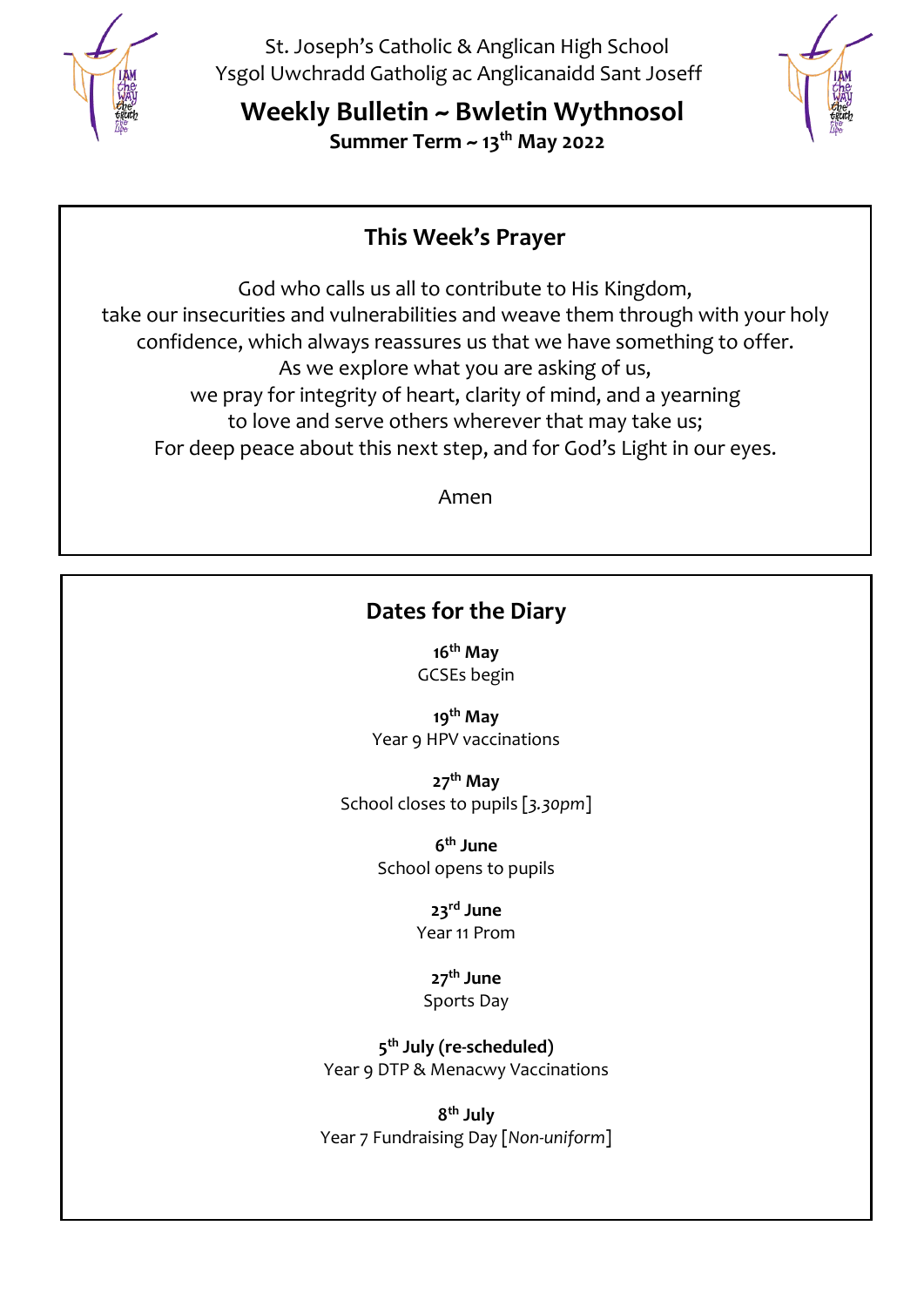## **Pob Lwc – Good Luck Year 11s!**

Our prayers and good wishes are with all our Year 11 pupils who begin their formal written GCSE examinations on Monday. Keep always in your hearts and minds the words of Christ from the Gospel, and from our school motto:

### "I am the Way, the Truth and the Life".

Continue to put your trust in Him and live and walk in His way. My very best wishes for your GCSE examinations. *Mr Wilkinson*

## **Tempest Photographs**

The deadline for receipt of completed order forms for Year 11 individual and group photographs is **Wednesday, 18th May.** Please ensure order forms are returned to reception by this date. Thank you.

## **Safeguarding**

Childline offers free confidential counselling for any young person with any problem, on 0800 1111, and via their website for an online chat. Their website also has information about issues that young people may experience, and ideas and activities for positive ways of coping. Some young people and their parents or carers may find this useful.

## **Pupil Absence**

If your child is too poorly to attend school, it is important that school is made aware of the absence before 9am. Please telephone 01978 360310 or email [attendancep6@hwbcymru.net](mailto:attendancep6@hwbcymru.net) as we appreciate the phone lines can be busy in the mornings.

## **Covid Update**

Following last week's announcement, Covid restrictions have been gently easing with next week heralding the start of school life without any Covid restrictions. We would urge you, however, to ensure your child has a face covering just in case…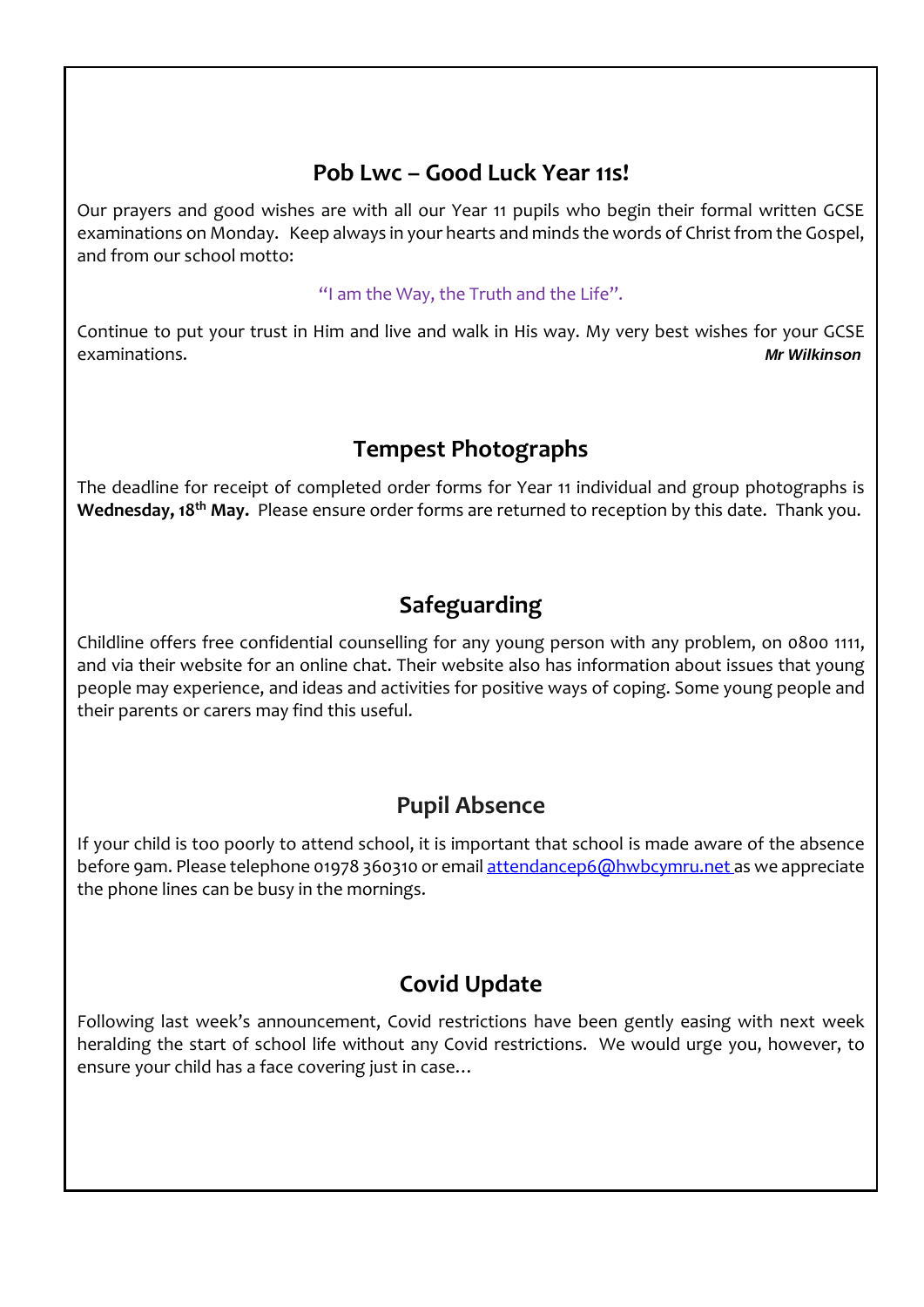# How Parenting Puzzle<br>Workshops have helped other parents

"So helpful to have ways of dealing with situations that happen on a daily basis"

"Wonderfull Could do this every day"

"Better than expected, made me think differently about toddler behaviour"

"It was a completely new experience for me but after the first week I was completely relaxed"



check out familylinks.org.uk

### The Nurturing Programme Parenting Puzzle **WOLKSHODS**

#### where:

Home-Start Wrexham Salvation Army Building Garden road Rhosddu Wrexham LL11 2NU

### when:

Thursdays 12.30 - 2.30 pm Starting 16th June 2022

### contact details:

Office: 01978 366 660 Lucie: 07341 567 029 lucie.hscbw@gmail.com







# Parenting Puzzle **WOLKSHODS**

**Information** for parents and carers